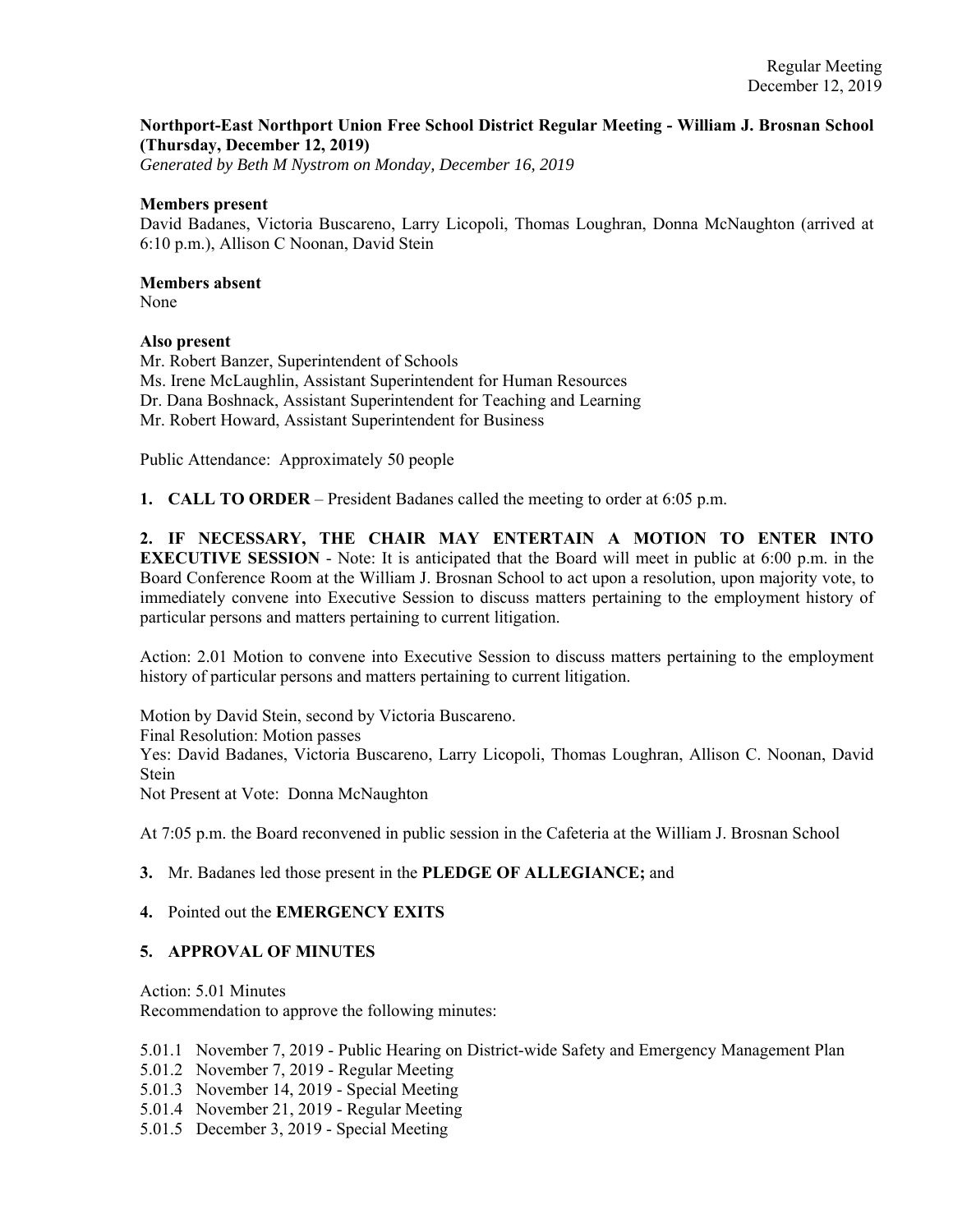Motion by Allison C Noonan, second by Thomas Loughran. Final Resolution: Motion Passes Yes: David Badanes, Victoria Buscareno, Larry Licopoli, Thomas Loughran, Donna McNaughton, Allison C Noonan, David Stein

# **6. STUDENT AND STAFF RECOGNITION/ANNOUNCEMENTS FROM THE SUPERINTENDENT OF SCHOOLS**

Mr. Robert Banzer, Superintendent of Schools, stated that last evening student athletes were recognized at the Suffolk County Field Hockey Coaches Association Dinner. Several Northport student athletes were recognized: Suffolk County Rookie of the Year - Angelina Longo; Suffolk County Exception Senior – Meghan Kropp; All State – Sophia Bica, Hayley Hayden (also received All Tournament), Michaela Maniscalco, All County – Angelina Longo, Kate McLam; All County Honorable Mention: Hailey Roethel (Also received All Tournament); All Class – Celia Vazquez, Olivia McKenna; Unsung Hero Award – Bella Nicastro

Mr. Banzer stated that Northport Middle School received the Suffolk County Sportsmanship Award.

Presentations: 6.01 Accomplishments of Staff and Students

6.01.1 Dr. Patricia Schmitt, District Chairperson for English Language Arts, introduced Madeleine Corrigan, English Department Student of the Month

Information: 6.02 Student Representative Update

Mr. Banzer stated that he polled the Suffolk County Superintendents regarding having student representation at the Board meetings. Thirty-seven responded with twenty-two stating they do not have student representation. Fifteen superintendents responded that they have some sort of representation either chosen by an administrator or chosen by the student council. The general purpose of the student representative is to provide updates to the Board regarding school events, highlights, achievements, etc. In some cases it is the same representative(s) assigned to provide the update. In others, the representative changes. This is typically found in districts where the administrator chooses the representatives. In one district the representative rotates every three months.

A further statewide inquiry using NYSCOSS revealed similar results, but also included information that some districts officially adopt an ex officio student member.

A brief discussion by the Board revealed that the Board would prefer to have different students at the Board meeting to provide diversity in the student reporting.

Information: 6.03 Transportation

Mr. Banzer stated that the District plans to move the buses from Northport Middle School and change how they use the fuel tanks there. There will be three resolutions related to this on the agenda. The District found an alternative location to keep the buses and the first resolution will allow the school board to enter into negotiations to finalize that work. The second resolutions is to work with the Village of Northport in order to utilize their gas tanks. The maintenance and security vehicles will use that location for fueling. Mr. Banzer stated that the buses and diesel fueling will take a little more work. There are two items on the agenda relating to that, the first is a credit card policy which would allow us to use fueling credit cards for the buses at various sites that have diesel in and around town. The second piece is to enter into negotiations with the company that produces these cards. Mr. Banzer stated that they are still seeking other possible methods of fueling including other municipalities and by mid-January should have completely in motion if not sooner.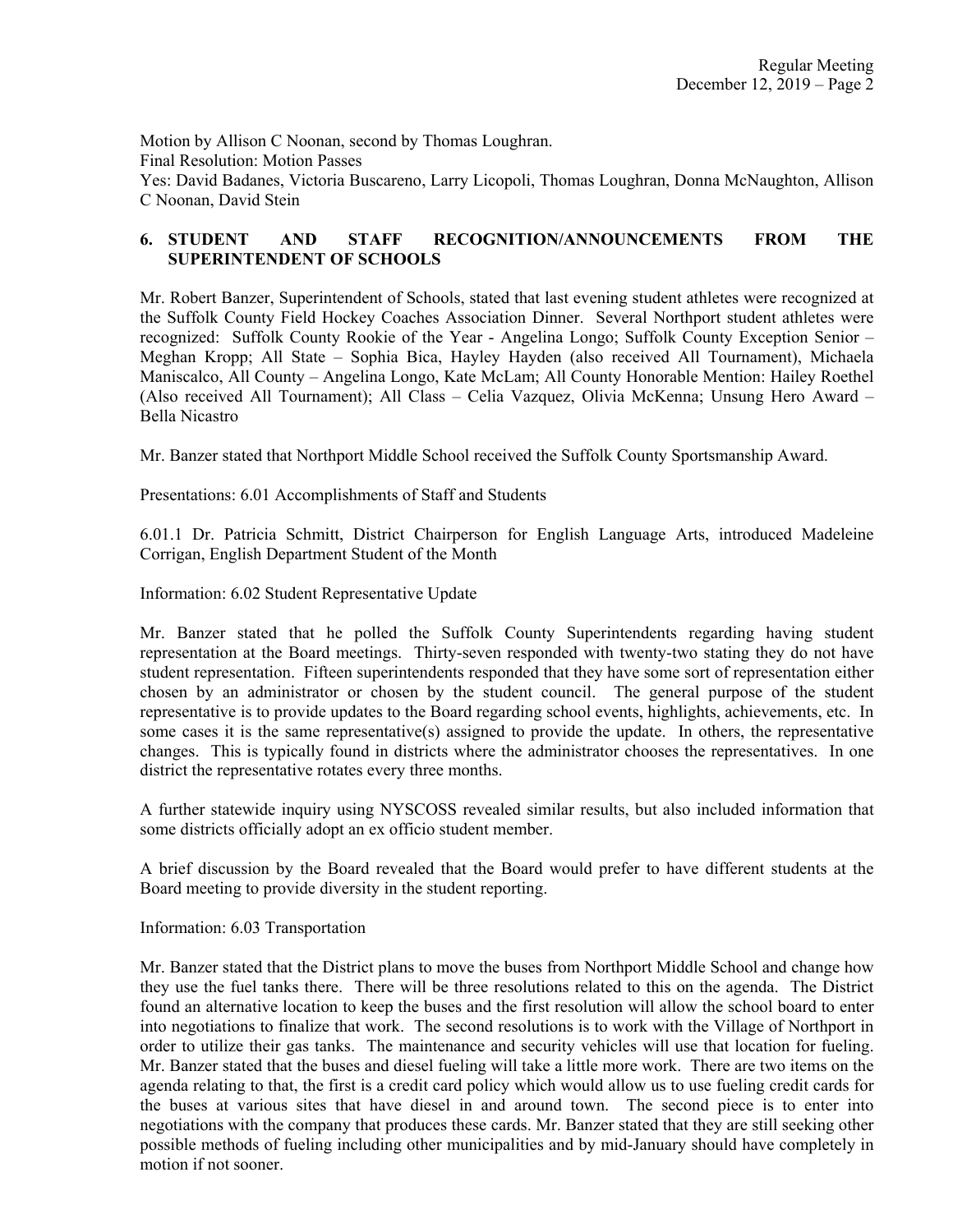# **7. SPECIAL REPORTS**

Action, Report: 7.01 Board Subcommittee on Northport Middle School Soil Testing

The Board Subcommittee on Northport Middle School Soil Testing presented to the Board.

Mr. Robert Howard reviewed the committee's inquiry based actions to date:

- Brainstormed and gathered concerns, present and past issues, relative to Northport Middle School.
- Examined and studied all website documents and other documents from a timeline perspective.
- Conducted walk throughs of target areas and other areas within the School.
- Examined and debriefed on an Environmental Data Resources (EDR) report.
- Met with JC Broderick on Testing Plan(s), scope of their work, what they were charged to do, and review of findings.
- Discussed the perception of trust-lack of trust, its impact on the school community, and sense of transparency.

Ms. Louise Ko reviewed the categories of concerns:

NMS Overall Facilities

- History of Site: Location of Bus Depot, Fuel Tanks, Outside Containers, Warehouse, Portables
- Air Quality Issues Mold, Pesticides (Chlordane), Smells, VOC's (TCE/PCE), heavy metals.
- History of Environmental Issues

External Environmental Issues

 Grounds: Cesspools, leaching pools, irrigation wells, ground water quality, gas spills, tank failures, VA, water intrusion, plums, bus emissions.

Data Display & Analysis

- Testing Plan was limited:
	- o Did not factor Historical Issues, complaints and medical concerns
	- o Confusion as to testing benchmarks and application to children. Standard vs. Guidance?
	- o Remediation Questions
	- o Limited Comparative Data
	- o Type of Testing was questioned
- Timelines & History

Communications Concerns

- Perception that initial issues were late in coming to the public's attention.
- Uncertainty as to the Warehouse cleanup
- District website is not clear, hard to "digest" without technical knowledge.
- Community participation was needed
- Community is somewhat divided

Ms. Nicole Repetti reviewed the Analysis & Conclusions:

- Analysis
	- o The Testing Plan from 2017 to present addressed current conditions and did not factor Historical Data or Prior Testing Data
	- o The district website and communication was difficult to follow and did not clearly explain the sum and substance of the results and the context of the testing
- The Subcommittee concludes that: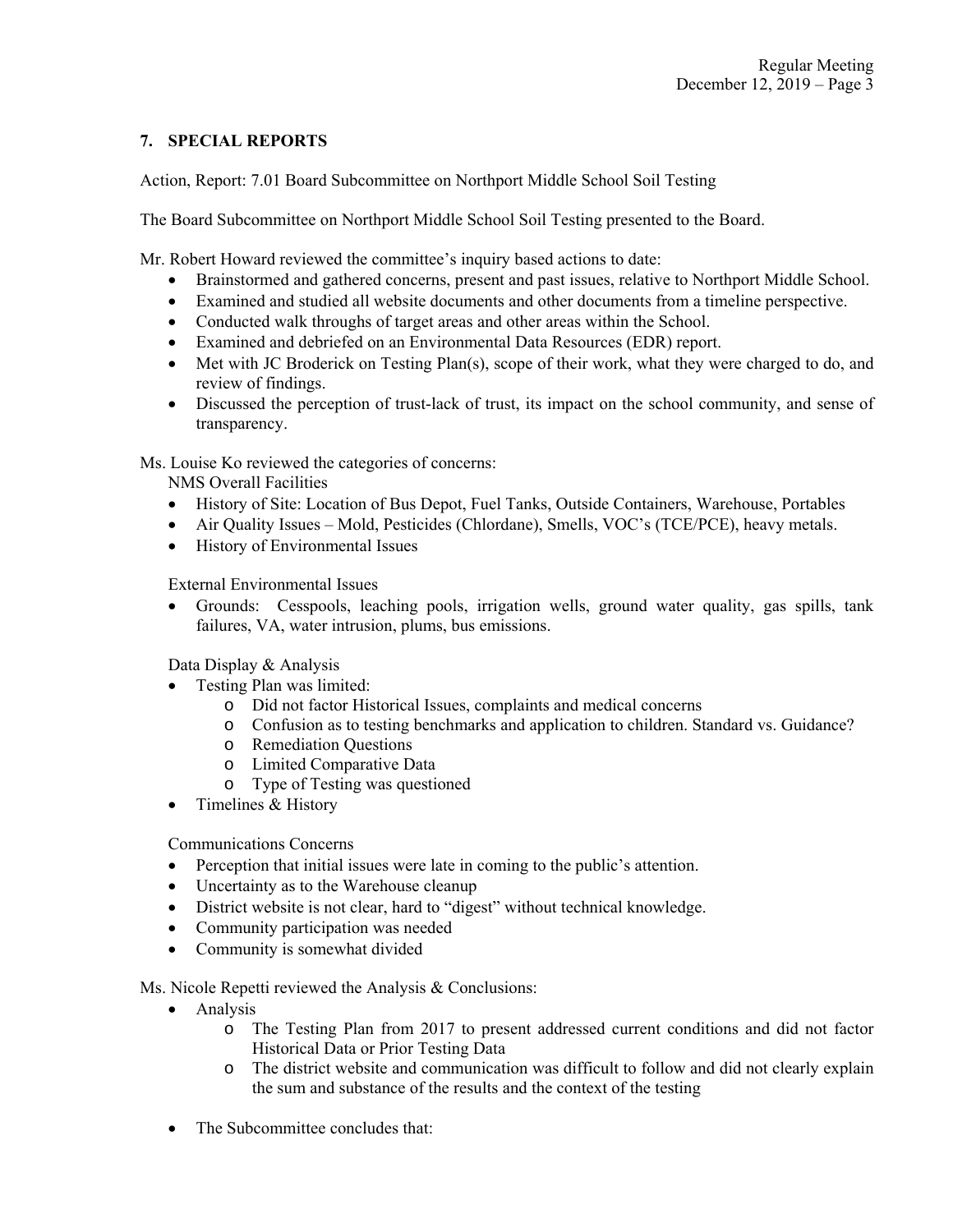- o Current and Historical conditions and factors be part of a Comprehensive Testing Plan as per the initial study questions presented to the Board of Education on November 21.
- o An All-Inclusive Environmental Firm (Geologists, Chemists, Engineers, Toxicologists, IH) would best serve, collaborate, and guide the subcommittee to a timely and comprehensive report to the board of education. This report will address the question of any environmental conditions that may impact the occupants of the school – children and staff.

Ms. Stacey Weisberg reviewed the Study Questions:

- Are there any current or historical environmental conditions that may impact the occupants of the school?
- Are there any assessments that can be used now to assess the current air quality of the school/target areas?

Mr. Paul Lageraaen reviewed the recommendations of the committee approved by the Board on November 21, 2019:

- That the Board of Education authorizes that the District request the Suffolk County DOH perform a follow-up inspection to their May 30, 2017 site visit and subsequent inspection report, as memorialized in the June 14, 2017 correspondence from the NYSDOH.
- That the Board of Education authorizes follow-up retesting of indoor air quality to follow the same protocols as the August 31, 2018 assessment, and air quality testing in additional rooms as per the recommendation of the Subcommittee and in accordance with NYSDOH protocols.

Ms. Lauren Handler reviewed the current subcommittee recommendations to the Board of Education:

- That the Board of Education retain an Environmental Firm that has the capacity to facilitate appropriate environmental testing in response to Historical and Present Conditions that may adversely affect the occupants of the school.
- That this firm immediately implement the Board approved recommendations and that such testing, as proposed by the firm, include but not be limited to Summa Air Canister Testing, Sub Slab Testing and Soil Testing Parameters.
- The Subcommittee and/or Firm shall update the Board of Education, as needed, on the progress of the foregoing until such time as a Final Report shall be prepared for and submitted to the Board of Education.

Mr. Howard reviewed the current and next steps:

- Committee of subcommittee conducted interviews for Environmental Firms on December 10, 2019
- Board Interview and Appointment, anticipated 12/12/2019
- Subcommittee will develop a community debriefing protocol and district link to website.
- The firm will implement initial board approved retesting plan as soon as possible.
- Firm will propose new Testing plan following the facts.
- The Firm will meet with school community.
- Subcommittee will meet with Firm on an as needed basis.
- Subcommittee will reconvene on each Monday, beginning January 6 or 13.

The committee recommended the Board approve the following resolution:

Recommendation to approve the following resolution:

 "WHEREAS the Board of Education established a school-community Subcommittee for the purpose of advising the Board on matter pertaining to the Environmental Concerns of Northport Middle School including Soil Testing and reviewing existing testing assessments and documents, and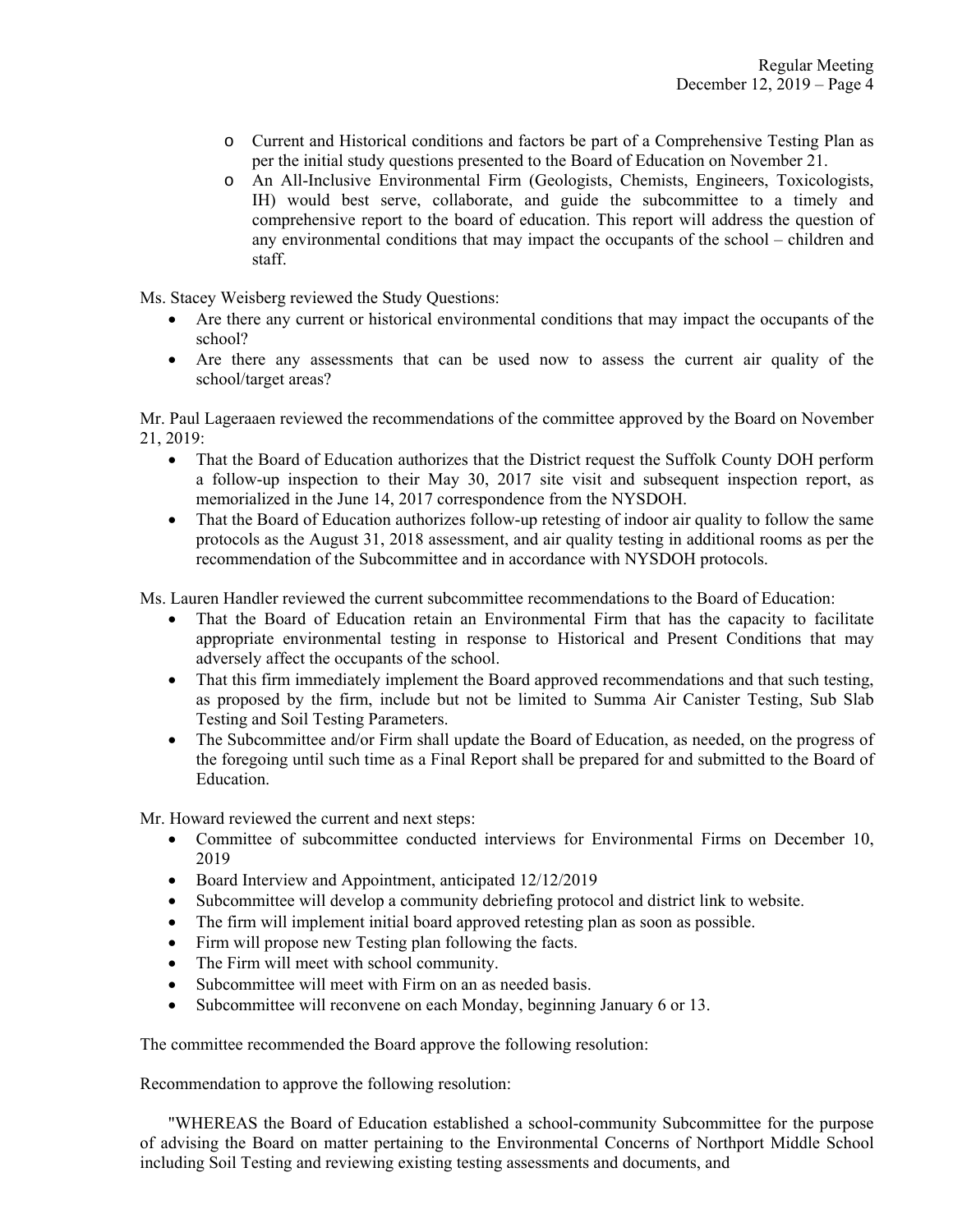WHEREAS the Board of Education has approved at its November 21, 2019 meeting the study questions on whether any current for historical conditions may impact the occupants of the school, and whether there are assessments that can be used now to assess the air quality of the school in target areas, and

 WHEREAS the Board of Education has approved at its November 21, 2019 meeting the authorizing of follow up testing of indoor air quality and additional air quality testing, and

 WHEREAS the Board of Education heard the Subcommittee Report detailing recommendations and reasons thereof,

 HEREBY BE IT RESOLVED THAT THE BOARD OF EDUCATION retain the P.W. Grosser Consulting, Strategic Environmental Engineering Solutions, (PWGC), effective immediately, for the purposes of facilitating an environmental testing plan that addresses Historical and Present conditions that may adversely affect the occupants of Northport Middle School, and

 PWGC will immediately implement, as previously authorized by the Board, follow up retesting of indoor air quality air quality testing in additional rooms as per the recommendation of the Subcommittee and in accordance with NYSDOH protocols, and

 PWGC will implement an initial Testing plan that shall include but is not limited to Summa Air Canister Testing, Sub Slab Testing and other Soil Testing Parameters, and

 The Subcommittee and/or PWGC shall update the Board of Education, as needed, on the progress of the foregoing until such time as a Final Report shall be prepared for and submitted to the Board of Education.

 THEREFORE, BE IT RESOLVED, that the Board of Education authorizes the Board President to enter into an Agreement with PWGC."

Motion by Victoria Buscareno, second by David Badanes.

Final Resolution: Motion Passes

Yes: David Badanes, Victoria Buscareno, Larry Licopoli, Thomas Loughran, Donna McNaughton, Allison C Noonan, David Stein

Recommendation to add the following sentence at the end of the resolution:

 "THEREFORE, BE IT RESOLVED, that the Board of Education authorizes the Board President to enter into an Agreement with P.W. Grosser Consulting, Strategic Environmental Engineering Solutions."

Motion by David Badanes, second by Allison C Noonan. Final Resolution: Motion Passes

Yes: David Badanes, Victoria Buscareno, Larry Licopoli, Thomas Loughran, Donna McNaughton, Allison C Noonan, David Stein

**8. COMMUNICATIONS** - Please Note: This is the opportunity for persons who had written letters to the Board to speak to the Board regarding the issues raised in their communications. Speakers are asked to keep their comments brief, and to speak no longer than 5 minutes.

There were no communications to the Board requiring Board action.

At 9:37 p.m. the Board took a brief break.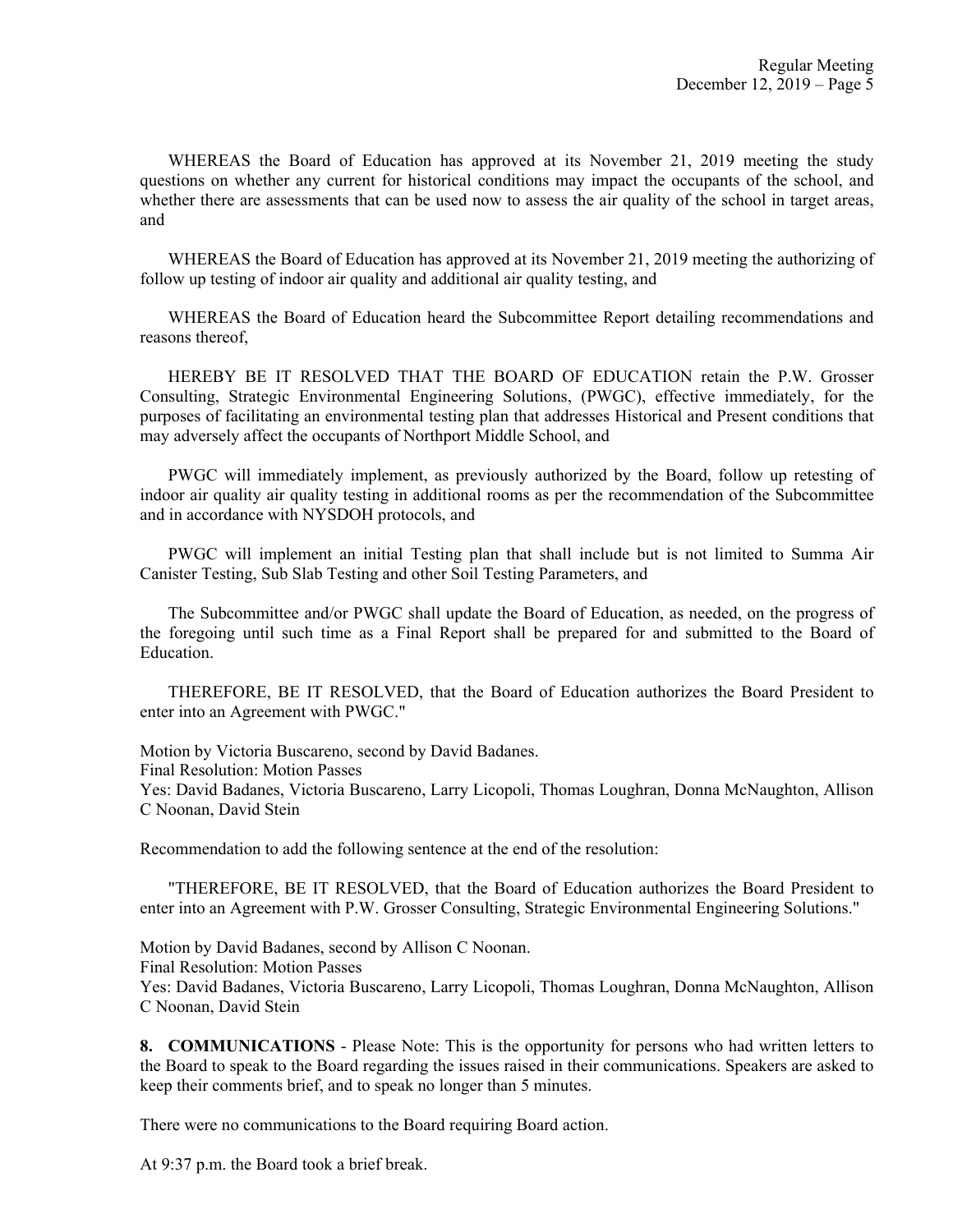At 9:47 p.m. the Board reconvened in public session.

**9. PUBLIC COMMENT/PARTICIPATION** - Please Note: Community members are invited to share their questions, comments, or concerns with the School Board. When speaking, citizens should state their name and address for the record and limit their presentation to 5 minutes. Where possible, the Board will answer factual questions immediately. A written response may be provided when information is not available. If a response would involve discussion of Board Policy or decisions which might be of interest to citizens not present at the meeting, the Board may place the item on a future meeting agenda.

| <b>Name</b>                  | Comment                                                                                                                                                                                                                                                                                            |
|------------------------------|----------------------------------------------------------------------------------------------------------------------------------------------------------------------------------------------------------------------------------------------------------------------------------------------------|
| Jennifer Chambers            | Read an email to the Board regarding the HPV and flu vaccine bills and                                                                                                                                                                                                                             |
| Parent                       | asked the Board to advocate on behalf of parents.                                                                                                                                                                                                                                                  |
| <b>Stacy Rosenfeld</b>       | Stated that she is in support of the Students for 60,000 trip to Kenya, that                                                                                                                                                                                                                       |
| Parent                       | it is a great opportunity for kids, and she puts her trust in the advisors.                                                                                                                                                                                                                        |
| Sam Rosenfeld McMahon        | Stated that he supports the Students for 60,000 trip to Kenya and he went                                                                                                                                                                                                                          |
| Student                      | to Nicaragua with SF60K and it was a life changing experience.                                                                                                                                                                                                                                     |
| Michelle McNally<br>Parent   | Stated that her daughter is in $6th$ grade and Northport Middle School and<br>suffers from headaches, nausea and fatigue. She asked the Board to do<br>the right thing and move the teachers and children to another building.                                                                     |
| <b>Bill Blaney</b><br>Parent | Asked how the teachers union had not had information that any kids were<br>sent off to the hospital and that three students went to the nurse's station<br>at Northport Middle School. There are historical problems with the<br>building and asked the Board to consider moving the students out. |

Mr. Banzer stated that there was a lot of work done at Northport Middle School over the past 2  $\frac{1}{2}$  years. Testing was shared with the Suffolk County Department of Health and the New York State Department of Health. Over the last few months there were additional questions that were raised. They are working hard to separate fact from fiction. One primary goal of the Board, administration and the subcommittee is to follow the facts. Mr. Banzer stated that the individual situations being described tonight are very difficult and he would like to work with Mr. Blaney to find out more and to look to resources that could help.

| Irene Lenna/Chelsea Lenna<br>Parent/Student | Stated that they in support of the Students for 60,000 trip to Kenya and<br>that the students are excited to go there, and are hopeful that the Board<br>approves the trip.                                   |  |
|---------------------------------------------|---------------------------------------------------------------------------------------------------------------------------------------------------------------------------------------------------------------|--|
| Nicole Raganella                            | Stated that she is concerned about the lack of communication regarding                                                                                                                                        |  |
| Parent                                      | the soil removal at the high school, asked who made the decision to not let the<br>community know about the large quantity of arsenic in the soil, and how the<br>information came out in a newspaper report. |  |

There was a brief discussion and the Board members stated that the community was entitled to know and that ultimately the right decision was made to have the soil removed.

| Michelle Pettignano Coggins | Asked how the school's nurses are tracking and trending symptoms             |
|-----------------------------|------------------------------------------------------------------------------|
| Parent                      | accurately and are they being reported to the DOH, who is the oversight      |
|                             | in the district, and if there is a medical director that reports to the DOH. |
|                             | Mr. Banzer stated that there are IAQ teams at each building level.           |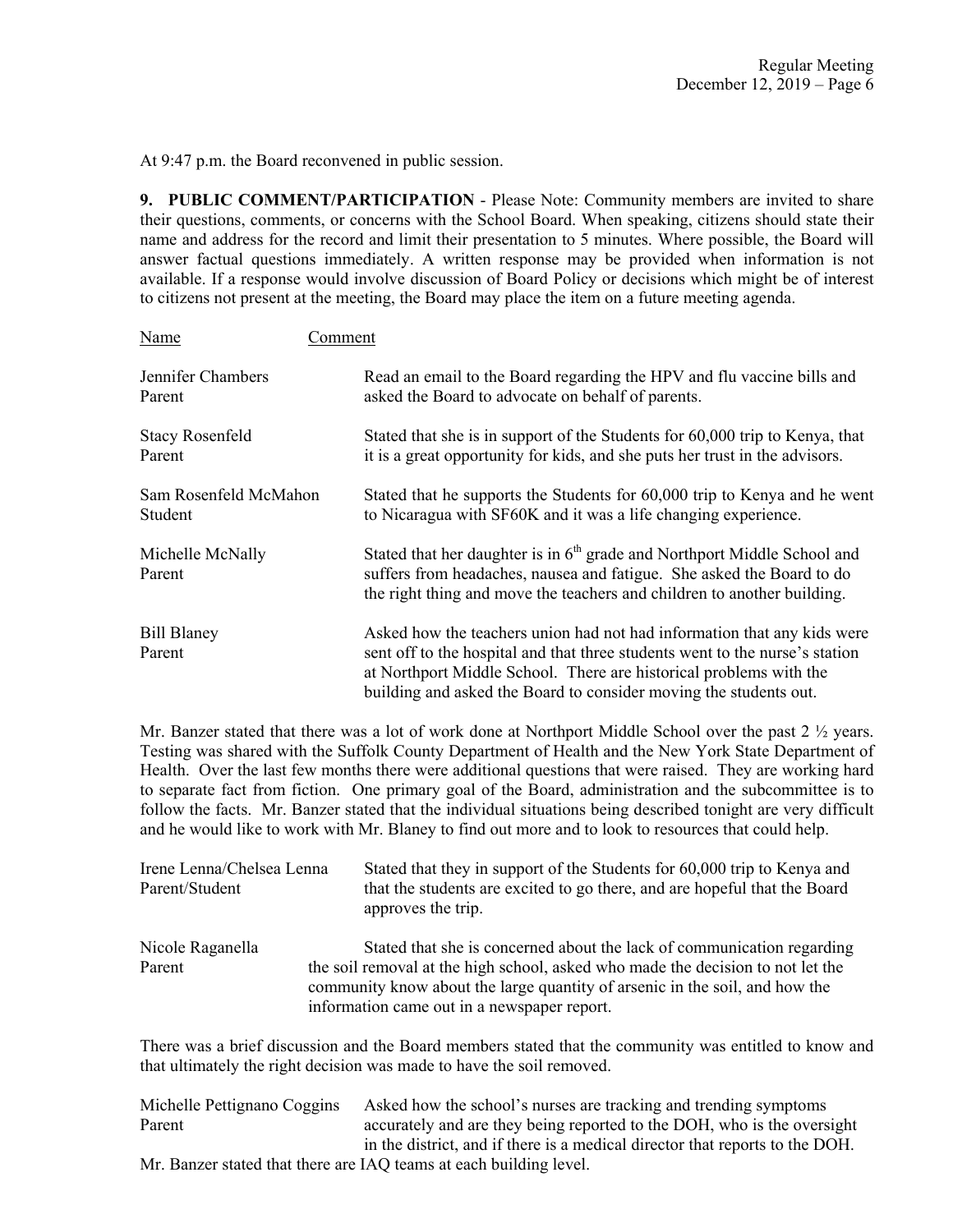| Polly Sullivan<br>Parent              | Stated that it is important to address the Northport Middle School issues, and that<br>she is in support of the Students for 60,000 trip to Kenya.                                                                                                                                                                                                                                                                                                                   |
|---------------------------------------|----------------------------------------------------------------------------------------------------------------------------------------------------------------------------------------------------------------------------------------------------------------------------------------------------------------------------------------------------------------------------------------------------------------------------------------------------------------------|
| Lauren Handler<br>Parent              | Thanked the Board for the creation of the subcommittee and stated it is filled with<br>people that care and fulfill the need. Ms. Handler stated that she keeps hearing<br>that NMS has been deemed safe, but the New York State Department of Health<br>does not know about other areas of the building. Asked the board to grant parents<br>transfers for those who have sick kids. Stated that she heard several students have<br>been denied to go to the nurse. |
| Tammie Topel<br>Parent                | Stated that previous variance requests by parents with sick kids to go to East<br>Northport Middle School were denied and that variances for people with anxiety<br>about going to Northport Middle School were granted. Ms. Topel stated that the<br>variances need to be granted.                                                                                                                                                                                  |
| Denise Schwartz<br>Parent             | Stated that there were great suggestions for Northport Middle School by the<br>committee. There needs to be accurate records kept for students who are going to<br>the nurse during school. Ms. Schwartz stated that she heard about the soil<br>removal at the high school through social media and that is not acceptable.                                                                                                                                         |
| Nancy Mansour<br>Parent               | Asked if the Northport Fire Department of the East Northport Fire Department<br>ever inspected where the chemicals were stored at Northport Middle School, and<br>how was this allowed to happen in the first place. It is the responsibility of the<br>Board of Education to oversee management of the district and that its assets are<br>used properly and oversight of school facilities. Ms. Mansour stated that<br>Northport Middle School should be closed.   |
| Michael Marcantonio<br>Resident       | Stated that he is in favor of the Students for 60,000 trip to Kenya and the he<br>couldn't think of anyone better to protect the students than Mr. St. George.<br>Anyone who goes on the trip will be fundamentally changed for the better.                                                                                                                                                                                                                          |
| Michelle Pettignano Coggins<br>Parent | Stated that the students have a bill or rights and they cannot be denied to<br>go see the nurse.                                                                                                                                                                                                                                                                                                                                                                     |

# **10. SUPERINTENDENT'S REPORT, GENERAL - FOR BOARD ACTION**

Action: 10.01 Personnel Actions Report Recommendation to approve the attached Personnel Actions Report including addendums

Motion by Allison C Noonan, second by Thomas Loughran. Final Resolution: Motion Passes Yes: David Badanes, Victoria Buscareno, Larry Licopoli, Thomas Loughran, Donna McNaughton, Allison C Noonan, David Stein

Action: 10.02 Schedule J - Committee on Special Education Recommendation to approve Schedule J - Committee on Special Education

Motion by Allison C Noonan, second by Thomas Loughran. Final Resolution: Motion Passes Yes: David Badanes, Victoria Buscareno, Larry Licopoli, Thomas Loughran, Donna McNaughton, Allison C Noonan, David Stein Action: 10.03 Overnight/Foreign Travel with Students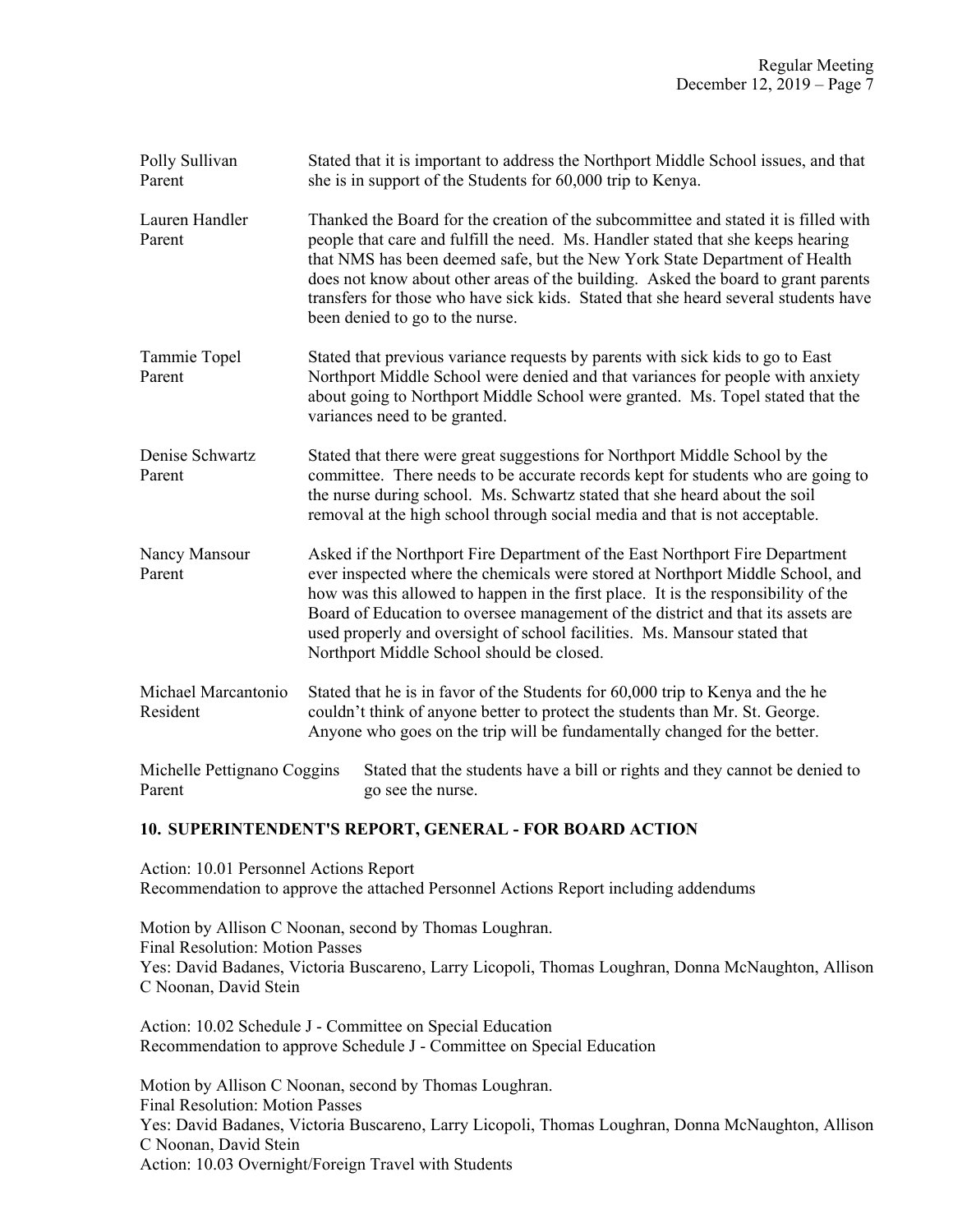Recommendation to approve the following Overnight/Foreign Travel with Students:

10.03.2 NYS DECA Career Conference Competition, Rochester, NY - February 26, 2020 - February 28, 2020 – DECA

10.03.3 Chicago, IL - April 7, 2020 - April 9, 2020 - Academy of Finance

Motion by Allison C Noonan, second by Thomas Loughran. Final Resolution: Motion Passes Yes: David Badanes, Victoria Buscareno, Larry Licopoli, Thomas Loughran, Donna McNaughton, Allison C Noonan, David Stein Action at 10:30 p.m.: Motion to extend the Meeting Motion by Thomas Loughran, seconded by Victoria Buscareno. Final Resolutions: Motion Passes Yes: David Badanes, Victoria Buscareno, Larry Licopoli, Thomas Loughran, Donna McNaughton, Allison C Noonan, David Stein

Recommendation to approve the following Overnight/Foreign Travel with Students:

10.03.1 Kenya - February 13, 2020 - February 21, 2020 - Students for 60,000

There was a long discussion by the Board regarding the safety of students and staff on a trip to Kenya. Several Board members stated that it should be up to the parents of the children to decide whether or not they can go. Kenya is considered a level 2 security threat by the U.S. Department of State. Several Board members stated that it is a school sponsored trip and the District is responsible for the safety of the students.

President Badanes called the question and asked the Board to vote on the proposed trip.

Motion by David Badanes, second by Allison C Noonan. Final Resolution: Motion Passes Yes: David Badanes, Victoria Buscareno, Larry Licopoli, Thomas Loughran, Allison C Noonan No: Donna McNaughton, David Stein

Action: 10.04 Board Policy Recommendation to receive for a first read the following policy with revisions:

10.04.1 Policy #8334 "School District-Issued Credit Cards" (new policy)

Motion by David Badanes, second by Allison C Noonan. Final Resolution: Motion Passes Yes: David Badanes, Victoria Buscareno, Larry Licopoli, Thomas Loughran, Donna McNaughton, Allison C Noonan, David Stein

Recommendation to waive the second reading and adopt the following policy:

10.04.1 Policy #8334 "School District-Issued Credit Cards" (new policy)

Motion by David Stein, second by Allison C Noonan. Final Resolution: Motion Passes Yes: David Badanes, Victoria Buscareno, Larry Licopoli, Thomas Loughran, Donna McNaughton, Allison C Noonan, David Stein

# **11. SUPERINTENDENT'S REPORT, FINANCIAL - FOR BOARD ACTION**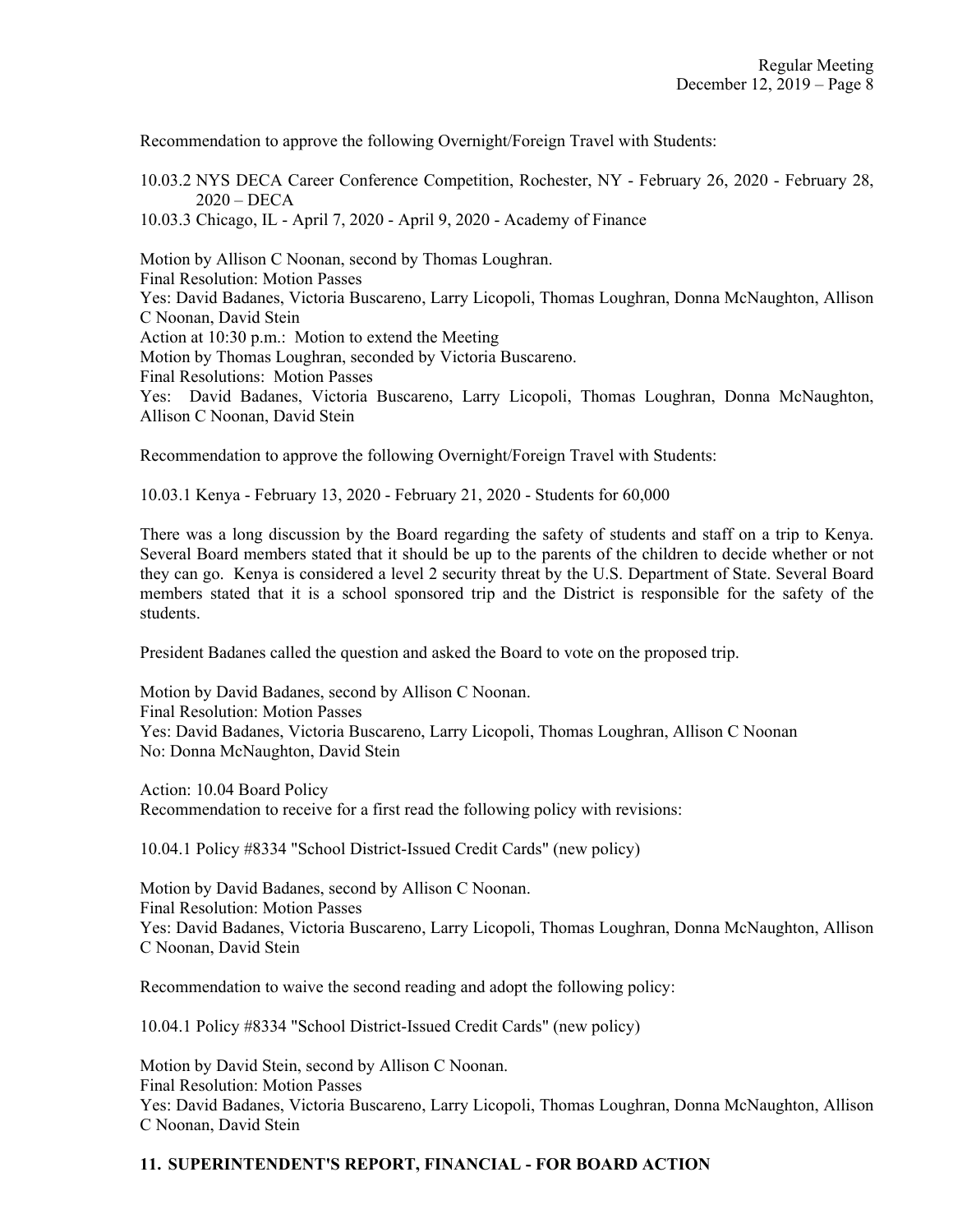Action: 11.01 BIDS Recommendation to take specified action on the following BIDS:

11.01.1 AWARD: Hardcover/Paperback Books 11.01.2 AWARD: Kindergarten through Twelfth Grade Supplies 11.01.3 AWARD: Hardware and Automotive Parts and Service

Motion by Victoria Buscareno, second by David Badanes. Final Resolution: Motion Passes Yes: David Badanes, Victoria Buscareno, Larry Licopoli, Thomas Loughran, Donna McNaughton, Allison C Noonan, David Stein

Action: 11.02 OMNIA Partners BID #15-JLP-023 - HVAC Products Recommendation to approve the following resolution to authorize the use of OMNIA Partners RFP# 15- JLP-023 for HVAC Products, Installation, Services and Related Products and Services:

"WHEREAS, OMNIA Partners has made available to other municipalities a contract RFP #15-JLP-023 for HVAC Products, Installation, Services & Related Products and Services; and

WHEREAS, said contract for RFP #15-JLP-023 for HVAC Products, Installation, Services & Related Products and Services was let for bid consistent with the requirements of General Municipal Law, section 103; and

WHEREAS, the Northport-East Northport U.F.S.D. is permitted to utilize said contract in accordance with the terms and conditions of the bid and requirements of General Municipal Law, section 103; and

NOW, THEREFORE, BE IT RESOLVED, that the Board of Education hereby authorizes the purchase of items from OMNIA Partners contract RFP #15-JLP-023 for HVAC Products, Installation, Services & Related Products and Services in accordance with the requirements of General Municipal Law, section 103."

Motion by Victoria Buscareno, second by David Badanes.

Final Resolution: Motion Passes

Yes: David Badanes, Victoria Buscareno, Larry Licopoli, Thomas Loughran, Donna McNaughton, Allison C Noonan, David Stein

Action: 11.03 OMNIA Partners BID #PW1925 for Roofing Supplies Recommendation to approve the following resolution authorizing the use of OMNIA Partners Bid #PW1925 for Roofing Supplies and Services, Waterproofing, and Related Products and Services:

"WHEREAS, OMNIA Partners has made available to other municipalities a contract Bid #PW1925, Roofing Supplies and Services, Waterproofing and Related Products & Services; and

WHEREAS, said contract for Bid #PW1925, Roofing Supplies and Services, Waterproofing and Related Products & Services, was let for bid consistent with the requirements of General Municipal Law, section 103; and

WHEREAS, the Northport-East Northport U.F.S.D. is permitted to utilize said contract in accordance with the terms and conditions of the bid and requirements of General Municipal Law, section 103; and

NOW, THEREFORE, BE IT RESOLVED, that the Board of Education hereby authorizes the purchase of items from OMNIA Partners contract Bid #PW1925, Roofing Supplies and Services,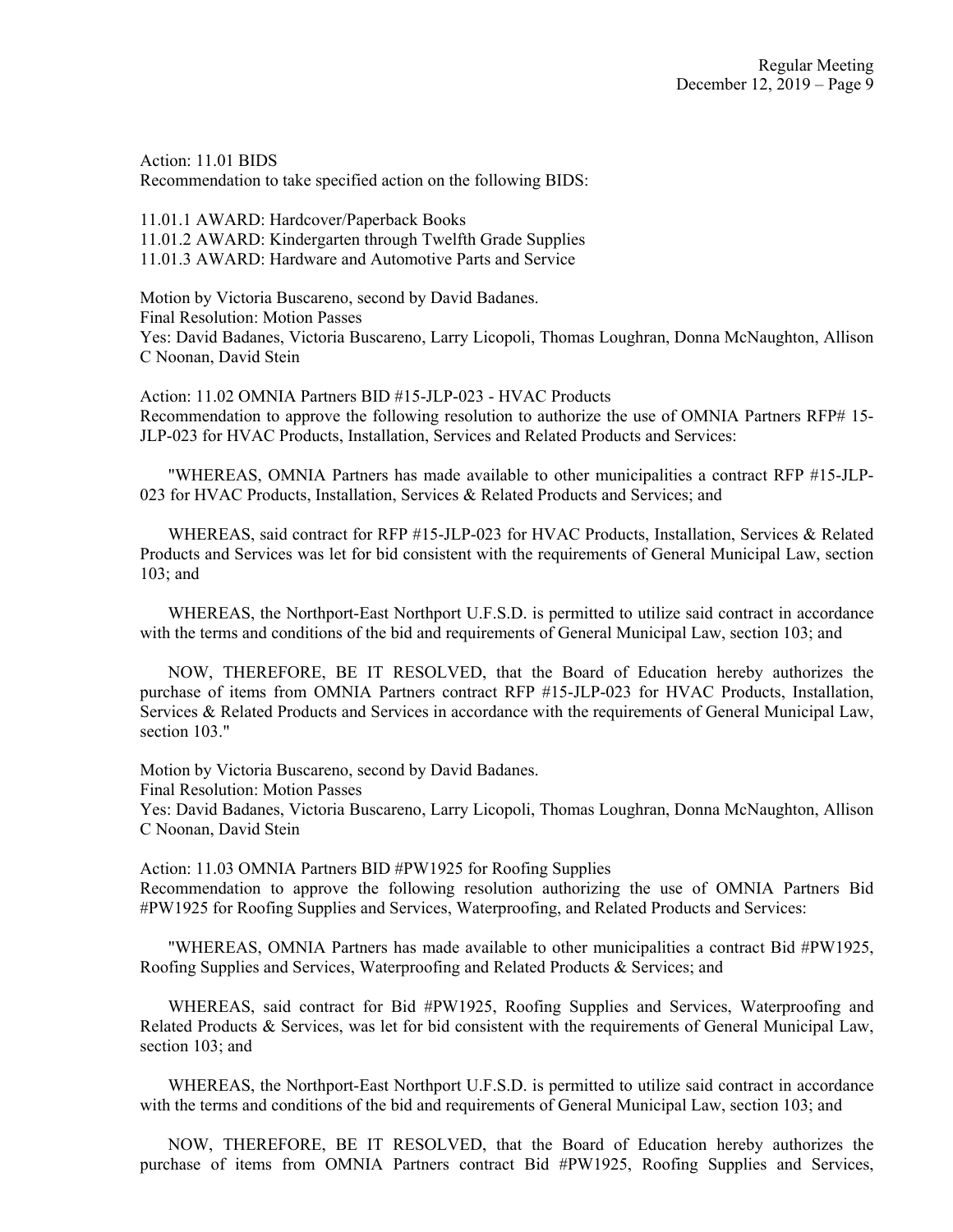Waterproofing and Related Products & Services, in accordance with the requirements of General Municipal Law, section 103."

Motion by Victoria Buscareno, second by David Badanes. Final Resolution: Motion Passes Yes: David Badanes, Victoria Buscareno, Larry Licopoli, Thomas Loughran, Donna McNaughton, Allison C Noonan, David Stein

Action: 11.04 Norwood Avenue Fifth Grade Committee Donation Recommendation to approve the following resolution:

"RESOLVED, that the Board of Education accept the donation of \$1,000 from the Norwood Avenue Fifth Grade Committee to be used for the purpose of purchasing audio supplies for the Fifth Grade school musical, and increase the 2019-2020 budget code A2110.5030.14.0200 by \$1,000 for this purpose.

RESOLVED, that the Board of Education hereby approves an increase in the revenue code A2705 of the 2019-2020 budget by \$1,000 with the understanding that this increase in revenue is the result of a donation from Norwood Avenue Fifth Grade Committee"

Motion by Victoria Buscareno, second by David Badanes. Final Resolution: Motion Passes Yes: David Badanes, Victoria Buscareno, Larry Licopoli, Thomas Loughran, Donna McNaughton, Allison C Noonan, David Stein

Action: 11.05 Urban Studies Field Trip Donation Recommendation to approve the following resolution:

"BE IT RESOLVED, that the Board of Education hereby gratefully accepts a donation of \$1,095 from Northport-East Northport residents for the purposes of covering the cost of transportation for the Northport High School Urban Studies class field trip to New York City on October 29 and October 30, 2019 and increase the 2019-2020 budget code A2110.4161.30.2903 by \$1,095 for this purpose.

BE IT RESOLVED, that the Board of Education hereby approves an increase in the revenue code A2705 of the 2019-2020 budget by \$1,095 with the understanding that this increase in revenue is the result of donations from Northport-East Northport residents."

Motion by Victoria Buscareno, second by David Badanes. Final Resolution: Motion Passes Yes: David Badanes, Victoria Buscareno, Larry Licopoli, Thomas Loughran, Donna McNaughton, Allison C Noonan, David Stein

Action: 11.06 Urban Studies Field Trip Donation Recommendation to approve the following resolution:

"BE IT RESOLVED, that the Board of Education hereby gratefully accepts a donation of \$360 from Northport-East Northport residents for the purposes of covering the cost of transportation for the Northport High School Urban Studies class field trip to New York City on October 17, 2019 and increase the 2019- 2020 budget code A2110.4161.30.2903 by \$360 for this purpose.

BE IT RESOLVED, that the Board of Education hereby approves and increase in the revenue code A2705 of the 2019-2020 budget by \$360 with the understanding that this increase in revenue is the result of donations from Northport-East Northport residents."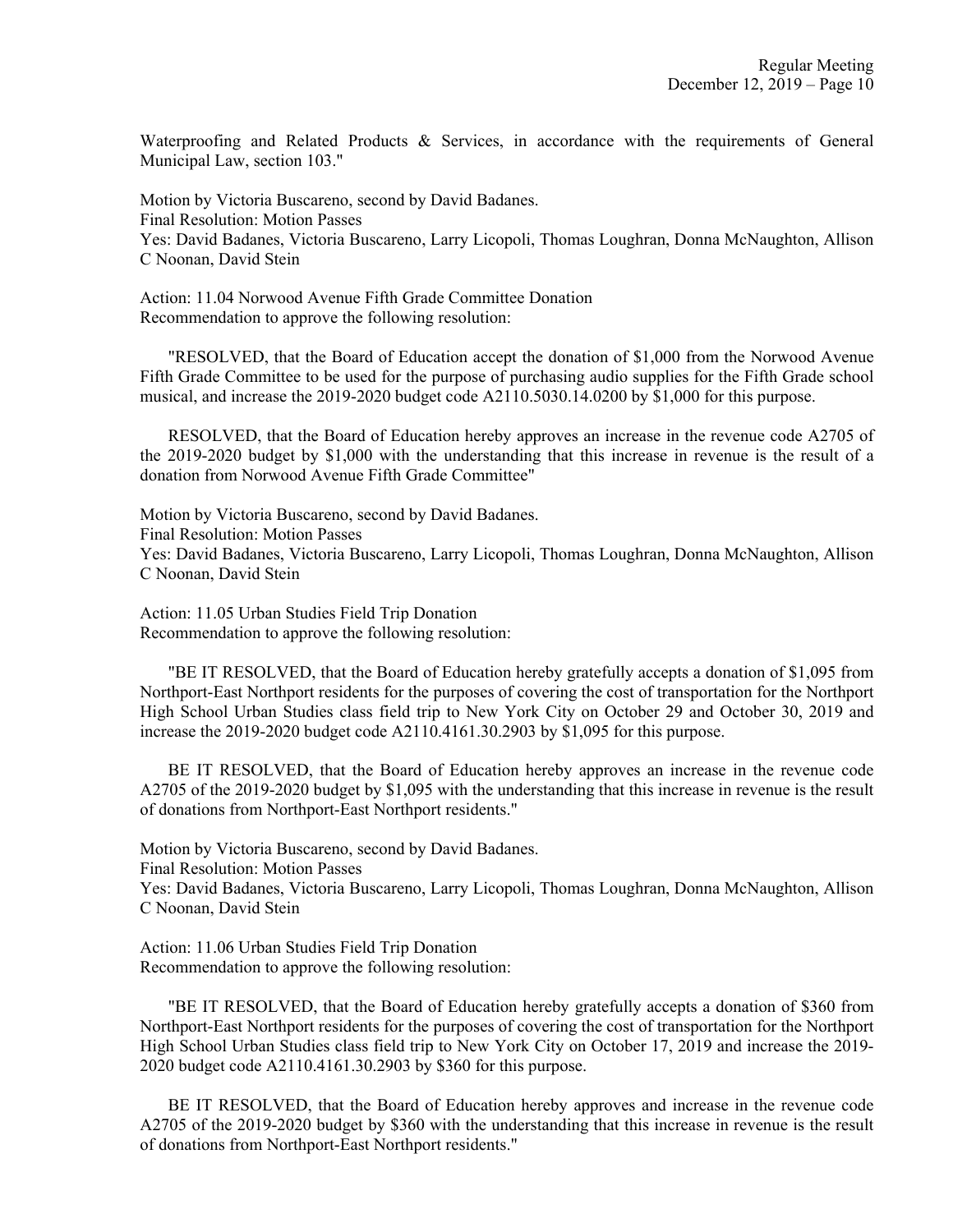Motion by Victoria Buscareno, second by David Badanes. Final Resolution: Motion Passes Yes: David Badanes, Victoria Buscareno, Larry Licopoli, Thomas Loughran, Donna McNaughton, Allison C Noonan, David Stein

Action: 11.07 East Northport Middle School Sixth Grade Greenkill Field Trip Donation Recommendation to approve the following resolution:

"BE IT RESOLVED, that the Board of Education hereby gratefully accepts a donation of \$270.00 from Northport-East Northport residents for the purposes of covering the cost of the East Northport Middle School 6th Grade Field Trip to Greenkill on November 18, 19 and 20, 2019, and increase the 2019-2020 budget code A2110.4161.21.2902 by \$270.00 for this purpose.

BE IT RESOLVED, that the Board of Education hereby approves an increase in the revenue code A2705 of the 2019-2020 budget by \$270.00 with the understanding that this increase in revenue is the result of donations from Northport-East Northport residents."

Motion by Victoria Buscareno, second by David Badanes.

Final Resolution: Motion Passes

Yes: David Badanes, Victoria Buscareno, Larry Licopoli, Thomas Loughran, Donna McNaughton, Allison C Noonan, David Stein

Action: 11.08 Donation of Musical Instrument and Equipment Recommendation to approve the following resolution:

"RESOLVED, that the Board of Education accept the following donations from Ms. Angela Damasco: Willson euphonium case (valued at approximately \$370) and a Maestro Trombone with case (valued at approximately \$485.00)"

Motion by Victoria Buscareno, second by David Badanes. Final Resolution: Motion Passes Yes: David Badanes, Victoria Buscareno, Larry Licopoli, Thomas Loughran, Donna McNaughton, Allison C Noonan, David Stein

Action: 11.09 Happy School Bus Scholarship Fund Donation Recommendation to approve the following resolution:

"RESOLVED, that the Board of Education accept the donation of \$100.00 from Linda Gruhn toward the Happy School Bus Scholarship Fund"

Motion by Victoria Buscareno, second by David Badanes. Final Resolution: Motion Passes Yes: David Badanes, Victoria Buscareno, Larry Licopoli, Thomas Loughran, Donna McNaughton, Allison C Noonan, David Stein

Action: 11.10 Caleb Paquet Memorial Scholarship Fund Donation Recommendation to approve the following resolution:

"RESOLVED, that the Board of Education accept the following donations totaling \$2,530 to the Caleb Paquet Memorial Scholarship Fund: Edmond B. McCabe, Jr. \$100, Andrew Larsen and Julie DeSimone-Larsen \$165, Kristen and Kevin Cogan \$165, Annmarie Ferrara \$180, Katherine and George Lessig \$180, AR Kropp LLC \$180, Northport Tiger Football Booster Club, Inc. \$500, Diamond Fasteners Inc \$855, various donors - cash \$205."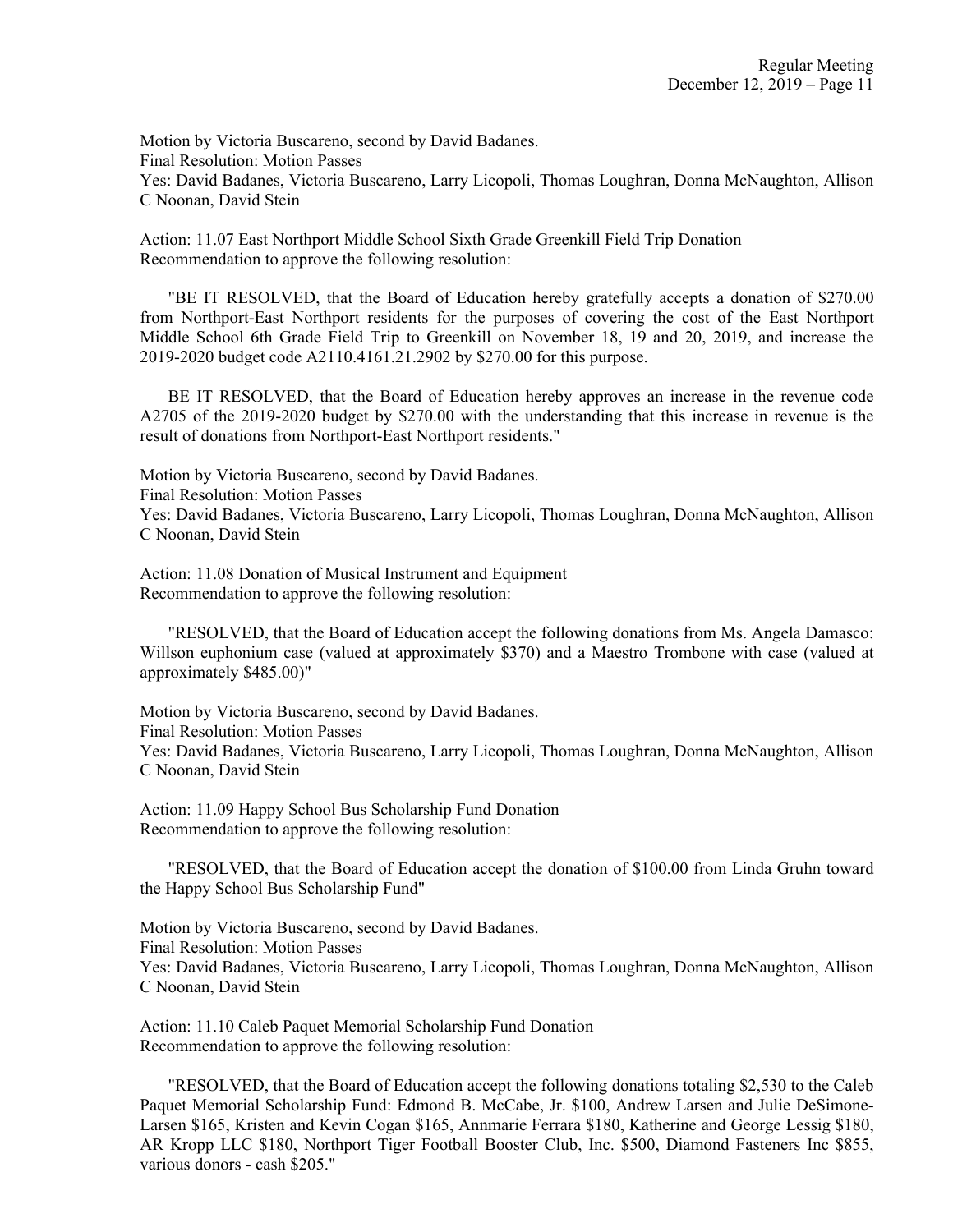Motion by Victoria Buscareno, second by David Badanes. Final Resolution: Motion Passes Yes: David Badanes, Victoria Buscareno, Larry Licopoli, Thomas Loughran, Donna McNaughton, Allison C Noonan, David Stein

#### Action: 11.11 WITHDRAWN

Action: 11.12 Binghamton Crosbys

Recommendation to approve a Supplementary Education Services Agreement between the Northport-East Northport Union Free School District and Binghamton Crosbys c/o Jonathan Gaughran Tour Manager for a Binghamton Crosbys Performance on Tuesday, January 15, 2020 for the Northport High School Choir, in the amount of \$400 (F&PA)

Motion by Victoria Buscareno, second by David Badanes. Final Resolution: Motion Passes Yes: David Badanes, Victoria Buscareno, Larry Licopoli, Thomas Loughran, Donna McNaughton, Allison C Noonan, David Stein

#### Action: 11.13 Toby Walker

Recommendation to approve a Supplementary Education Services Agreement between the Northport-East Northport Union Free School District and Toby Walker for a Musical/Historical presentation for 5 periods, for a total not to exceed \$850.00 (NMS)

Motion by Victoria Buscareno, second by David Badanes. Final Resolution: Motion Passes Yes: David Badanes, Victoria Buscareno, Larry Licopoli, Thomas Loughran, Donna McNaughton, Allison C Noonan, David Stein

Action: 11.14 Quogue Wildlife Refuge

Recommendation to approve a Supplementary Education Services Agreement between the Northport-East Northport Union Free School District and Quogue Wildlife Refuge for a Birds of Prey Program at Northport Middle School, for a total amount of \$285.00 (NMS)

Motion by Victoria Buscareno, second by David Badanes. Final Resolution: Motion Passes Yes: David Badanes, Victoria Buscareno, Larry Licopoli, Thomas Loughran, Donna McNaughton, Allison

C Noonan, David Stein

Action: 11.15 The Magic of Amore

Recommendation to approve a Supplementary Education Services Agreement between the Northport-East Northport Union Free School District and The Magic of Amore for a one hour Magic Workshop including instruction and materials for 25 7th grade students, for a total not to exceed \$400 (NMS)

Motion by Victoria Buscareno, second by David Badanes.

Final Resolution: Motion Passes

Yes: David Badanes, Victoria Buscareno, Larry Licopoli, Thomas Loughran, Donna McNaughton, Allison C Noonan, David Stein

Action: 11.16 Settlement Agreement

Recommendation to approve a Settlement Agreement between the Northport-East Northport Union Free School District and a parent known to the Board of Education

Motion by Victoria Buscareno, second by David Badanes.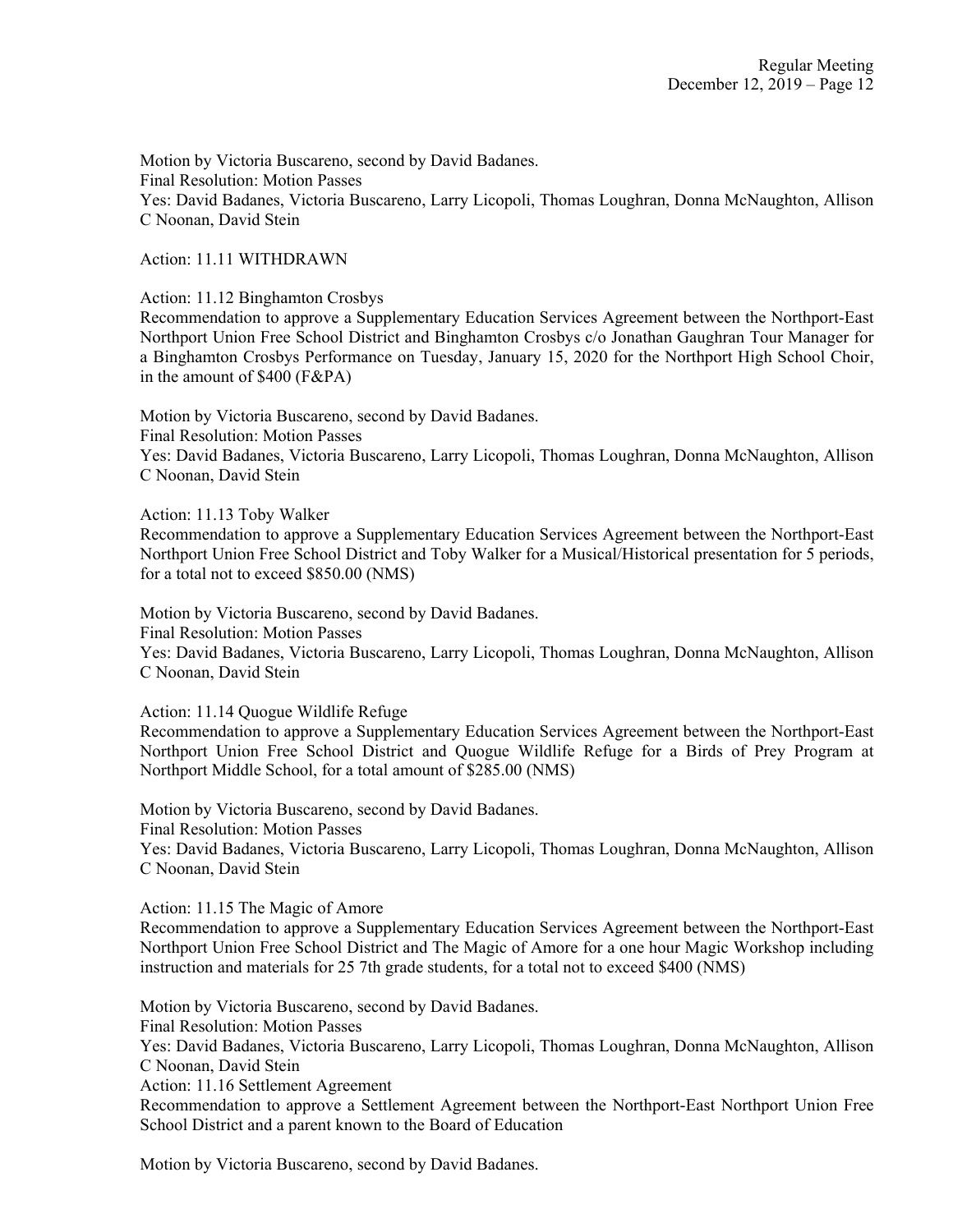Final Resolution: Motion Passes

Yes: David Badanes, Victoria Buscareno, Larry Licopoli, Thomas Loughran, Donna McNaughton, Allison C Noonan, David Stein

Action: 11.17 South Huntington Union Free School District

Recommendation to approve a 2019-2020 Agreement between the Northport-East Northport Union Free School District and the South Huntington Union Free School District for parentally-placed students with disabilities who attend private schools in the South Huntington Union Free School District but reside in the Northport-East Northport Union Free School District

Motion by Victoria Buscareno, second by David Badanes.

Final Resolution: Motion Passes

Yes: David Badanes, Victoria Buscareno, Larry Licopoli, Thomas Loughran, Donna McNaughton, Allison C Noonan, David Stein

Action: 11.18 The Magic of Amore

Recommendation to approve a Consultant Agreement between the Northport-East Northport Union Free School District and The Magic of Amore for one sixty minute magic workshop student presentation (NMS)

Motion by Victoria Buscareno, second by David Badanes. Final Resolution: Motion Passes Yes: David Badanes, Victoria Buscareno, Larry Licopoli, Thomas Loughran, Donna McNaughton, Allison C Noonan, David Stein

Action: 11.19 Long Island Children's Museum Recommendation to approve a Rider to Agreement between the Board of Education of the Northport-East Northport Union Free School District and Long Island Children's Museum (Order #12109718) (NAS)

Motion by Victoria Buscareno, second by David Badanes. Final Resolution: Motion Passes Yes: David Badanes, Victoria Buscareno, Larry Licopoli, Thomas Loughran, Donna McNaughton, Allison C Noonan, David Stein

Action: 11.20 North Fork Express

Recommendation to approve a Rider to Agreement between the Board of Education of the Northport-East Northport Union Free School District and North Fork Express (Contract #2096628) (NHS)

Motion by Victoria Buscareno, second by David Badanes. Final Resolution: Motion Passes Yes: David Badanes, Victoria Buscareno, Larry Licopoli, Thomas Loughran, Donna McNaughton, Allison C Noonan, David Stein

Action: 11.21 Claims Auditor's Warrants and Schedule of Claims Recommendation to approve the Claims Auditor's Report for Warrants and Schedule of Claims for payments dated:

October 4, 2019 (Payroll Trust & Agency Warrant), October 15, 2019 (Accounts Payable Warrant), October 18, 2019 (Payroll Trust & Agency Warrant), October 21, 2019 (Accounts Payable Warrant), October 2019 (Claims Audit Report)

Motion by Victoria Buscareno, second by David Badanes. Final Resolution: Motion Passes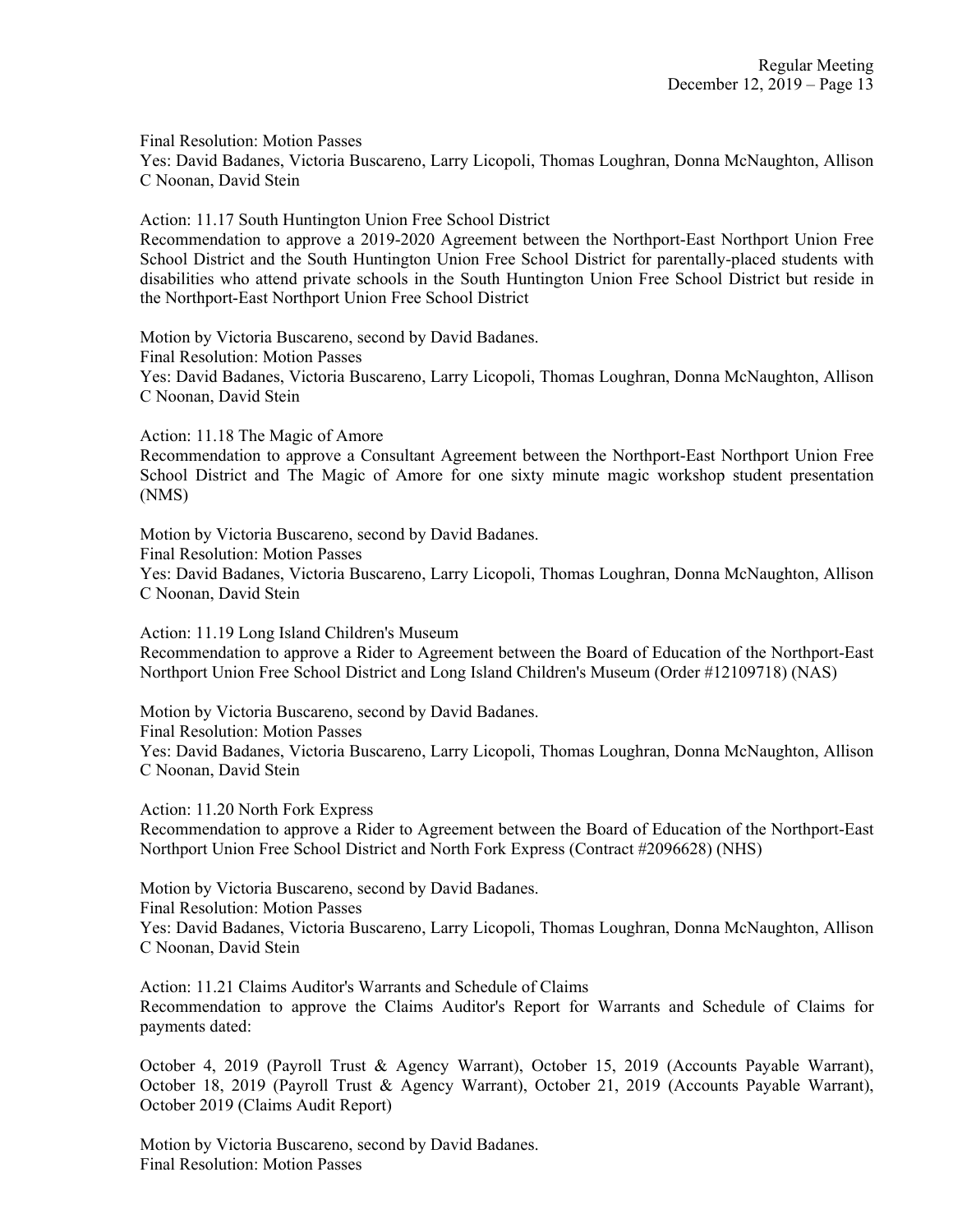Yes: David Badanes, Victoria Buscareno, Larry Licopoli, Thomas Loughran, Donna McNaughton, Allison C Noonan, David Stein

Action: 11.22 Claims Auditor's Report - Payroll Audit Recommendation to approve the Claims Auditors Report for the Payroll Distribution/Audit dated October 4, 2019 (Norwood Avenue Elementary School)

Motion by Victoria Buscareno, second by David Badanes. Final Resolution: Motion Passes Yes: David Badanes, Victoria Buscareno, Larry Licopoli, Thomas Loughran, Donna McNaughton, Allison C Noonan, David Stein

Action: 11.23 School Lunch Profit and Loss Recommendation to approve the School Lunch Profit and Loss Statement for the period September 1, 2019 through September 30, 2019.

Motion by Victoria Buscareno, second by David Badanes. Final Resolution: Motion Passes Yes: David Badanes, Victoria Buscareno, Larry Licopoli, Thomas Loughran, Donna McNaughton, Allison C Noonan, David Stein

Action: 11.24 Transfer of General Fund Appropriations Recommendation to approve Transfer of General Fund Appropriations in the fiscal year 2019-2020 (\$15,153.00)

Motion by Victoria Buscareno, second by David Badanes. Final Resolution: Motion Passes Yes: David Badanes, Victoria Buscareno, Larry Licopoli, Thomas Loughran, Donna McNaughton, Allison C Noonan, David Stein

Action: 11.25 Transfer of General Fund Appropriations Recommendation to approve Transfer of General Fund Appropriations in the 2019-2020 fiscal year (\$268,253.02)

Motion by Victoria Buscareno, second by David Badanes. Final Resolution: Motion Passes

Yes: David Badanes, Victoria Buscareno, Larry Licopoli, Thomas Loughran, Donna McNaughton, Allison C Noonan, David Stein

Action: 11.26 Transfer of Capital Fund Appropriations Recommendation to approve Transfer of Capital Fund Appropriations in the fiscal year 2019-2020 (\$16,366.00)

Motion by Victoria Buscareno, second by David Badanes.

Final Resolution: Motion Passes

Yes: David Badanes, Victoria Buscareno, Larry Licopoli, Thomas Loughran, Donna McNaughton, Allison C Noonan, David Stein

Action: 11.27 Educational Data Services, Inc.

Recommendation to approve a Licensing and Maintenance Agreement between Ed-Data and the Northport-East Northport Union Free School District to coordinate district supply requirements for inclusion in the New York/Island Cooperative Bid.

Motion by Victoria Buscareno, second by David Badanes.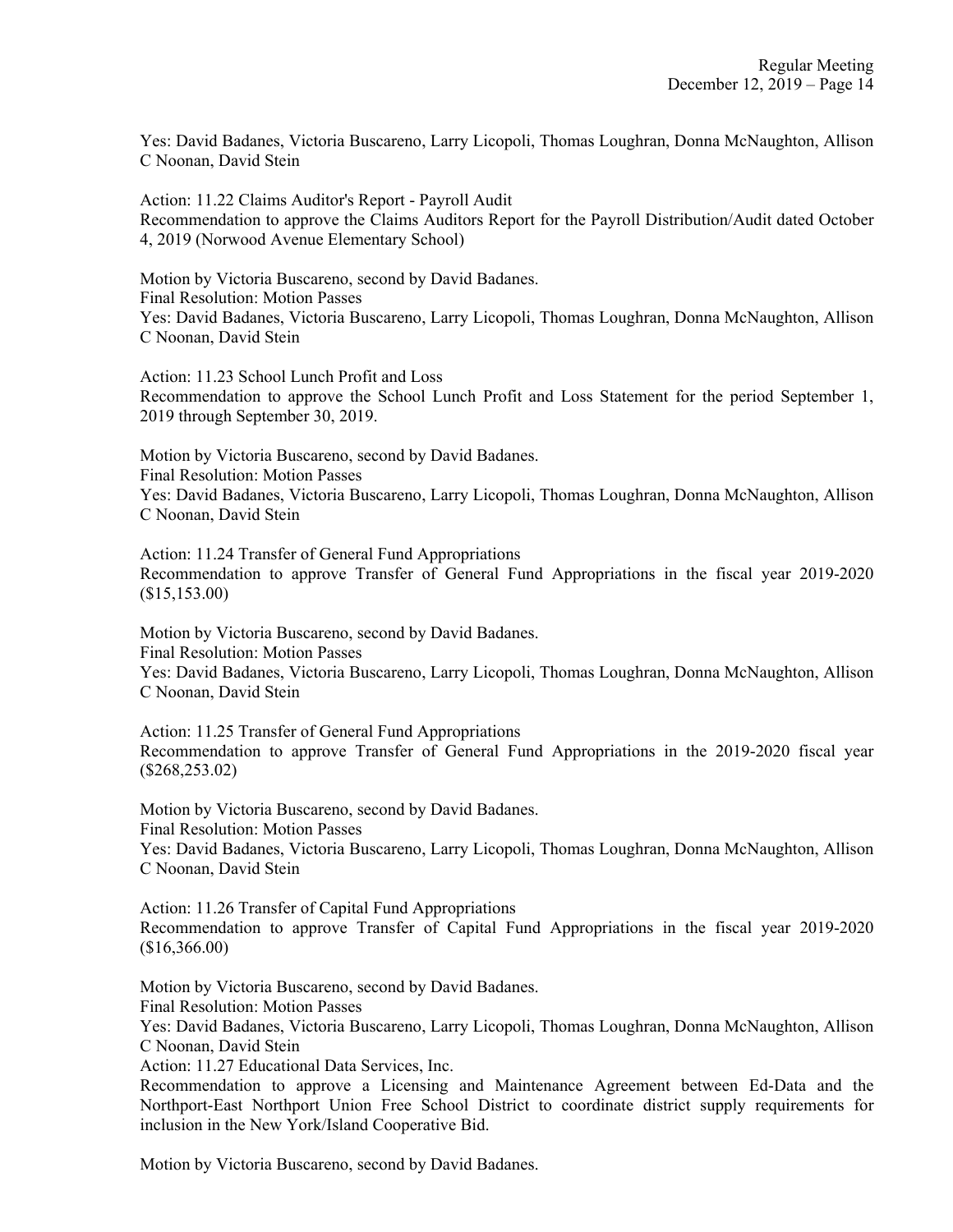Final Resolution: Motion Passes

Yes: David Badanes, Victoria Buscareno, Larry Licopoli, Thomas Loughran, Donna McNaughton, Allison C Noonan, David Stein

Action: 11.28 Change Order Recommendation to approve the following Change Order:

11.28.1 Change Order Number One, SED No. 58-04-04-03-0-010-032, Northport High School, addition in the amount of \$210,554.93

Motion by Victoria Buscareno, second by David Badanes. Final Resolution: Motion Passes Yes: David Badanes, Victoria Buscareno, Larry Licopoli, Thomas Loughran, Donna McNaughton, Allison C Noonan, David Stein

Action: 11.29 Robert J. Manley, Ph.D.

Recommendation to approve a Supplementary Education Services Agreement between the Northport-East Northport Union Free School District and Robert J. Manley, Ph.D. for a Board Development Workshop Part III, November 19, 2019 in the amount of \$994.92 (BOE)

Motion by Victoria Buscareno, second by David Badanes. Final Resolution: Motion Passes Yes: David Badanes, Victoria Buscareno, Larry Licopoli, Thomas Loughran, Donna McNaughton, Allison C Noonan, David Stein

Action: 11.30 Wex Bank Inc

Recommendation to approve the following resolution:

"BE IT RESOLVED, that the Board of Education authorizes the District to enter into a contract with Wex Bank Inc. pursuant to NYS OGS contract PS67946 for the term of January 1, 2020 through June 30, 2020.

BE IT FURTHER RESOLVED, that the Board President is authorizes to execute any documentation necessary to effectuate the agreement."

Motion by Victoria Buscareno, second by David Badanes.

Final Resolution: Motion Passes

Yes: David Badanes, Victoria Buscareno, Larry Licopoli, Thomas Loughran, Donna McNaughton, Allison C Noonan, David Stein

Action: 11.31 Cavay's Building and Lumber Supply Lease Recommendation to approve the following resolution:

"WHEREAS, the School District is undertaking relocation of its bus fleet from the Northport Middle School;

WHEREAS, the School District has undertaken a review and evaluation of all available options associated with the relocation of the School District's buses;

WHEREAS, as part of said review and evaluation, the School District identified another parcel of property to park the District's buses commencing on or about January 1, 2020;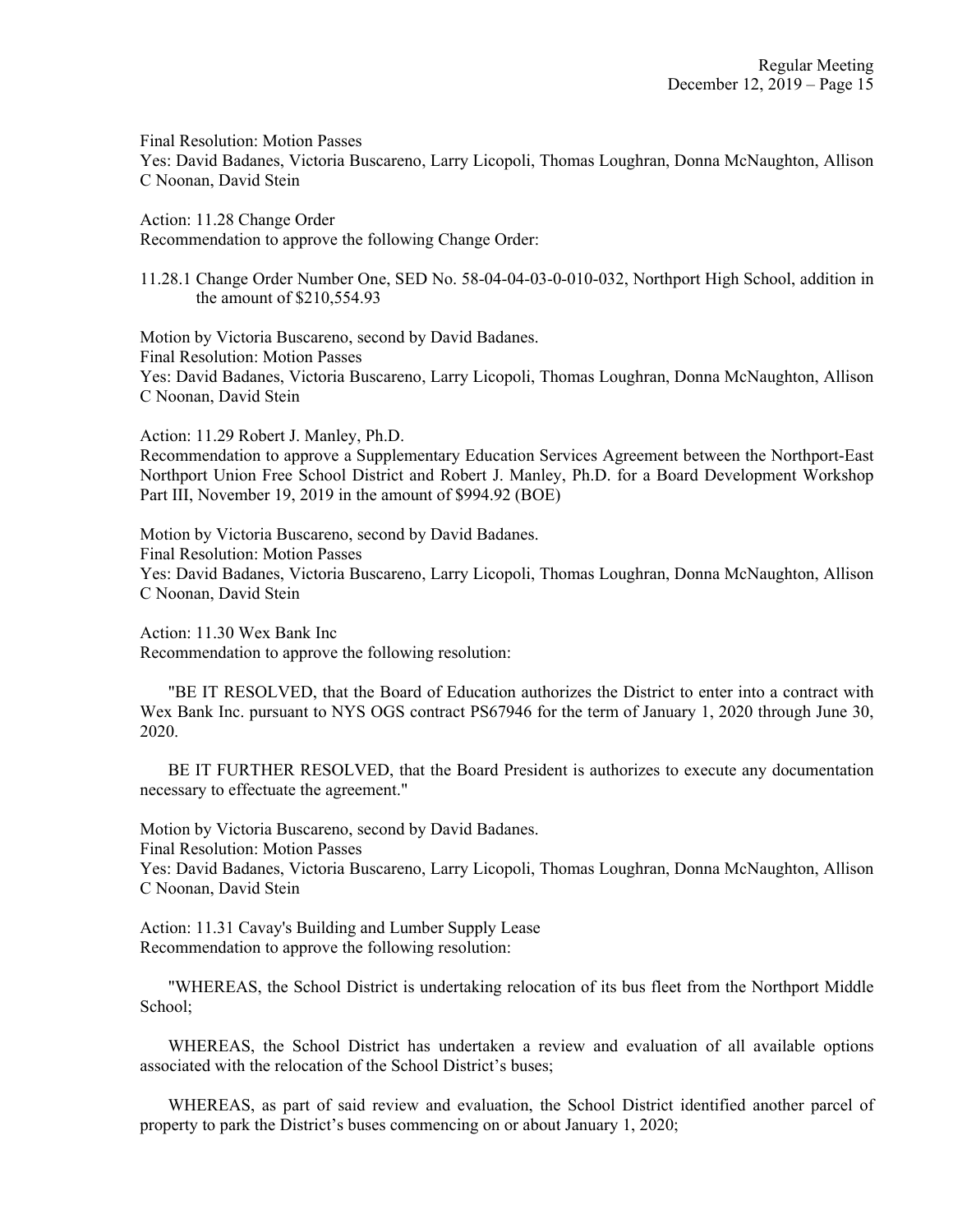WHEREAS based upon its review and evaluation of the available options associated with parking the School District's buses, including the financial costs associated with each option, the District Administration recommends that the Board of Education enter into a lease agreement with Cavay's Building & Lumber Supply to lease property for the parking of the School District's buses through June 30, 2020 at the rental rate of \$3,000 per month; and

WHEREAS, based upon the recommendation of the District's Administration, the Board of Education has determined that it is in the School District's best interest to enter into a lease agreement for the parking of the District's buses.

NOW THEREFORE, BE IT RESOLVED that the Board of Education of the Northport-East Northport Union Free School District authorizes the District to enter into a lease agreement with Cavay's Building  $\&$ Lumber Supply for a term ending on June 30, 2020 at a rental amount of \$3,000.00 per month subject to the preparation of a written lease agreement by District counsel consistent with the terms of this resolution and which lease agreement shall be further subject to the approval of the Commissioner of Education pursuant to Education Law section 403-b."

Motion by Victoria Buscareno, second by David Badanes.

Final Resolution: Motion Passes

Yes: David Badanes, Victoria Buscareno, Larry Licopoli, Thomas Loughran, Donna McNaughton, Allison C Noonan, David Stein

#### Action: 11.32 SEQRA Resolution

"WHEREAS, the Board of Education of the Northport-East Northport Union Free School District desires to embark upon the following capital improvement project: shoring up the roof, bracing the structure, relocating the classrooms, repair and/or replacement of the failing portions of the roof structure and associated electrical, technology and general construction work at the Ocean Avenue Elementary School (the "Project");

WHEREAS, said capital improvements are subject to classification under the State Environmental Quality Review Act (SEQRA); and

WHEREAS, maintenance or repair involving no substantial changes in an existing structure or facility are classified as Type II Actions under the current Department of Environmental Conservation SEQR Regulations (Section 6 NYCRR  $617.5$  (c)(1)); and

WHEREAS, replacement, rehabilitation or reconstruction of a structure or a facility, in kind, on the same site, including upgrading buildings to meet building or fire codes, unless such action meets or exceeds any of the thresholds in section 617.4 are classified as Type II Actions under the current Department of Environmental Conservation SEQR Regulations (Section 6 NYCRR 617.5 (c)(2); and

WHEREAS, the SEQR Regulations declare Type II Actions to be actions that have no significant impact on the environment and require no further review under SEQR; and

WHEREAS, the Board of Education, as the only involved agency, has examined all information related to the capital improvement projects and has determined that the Projects are classified as Type II Actions pursuant to Section  $617.5(c)(1)$  and (2) of the SEQR Regulations;

NOW, THEREFORE, BE IT RESOLVED, that the Board of Education hereby declares itself lead agency in connection with the requirements of the State Environmental Quality Review Act; and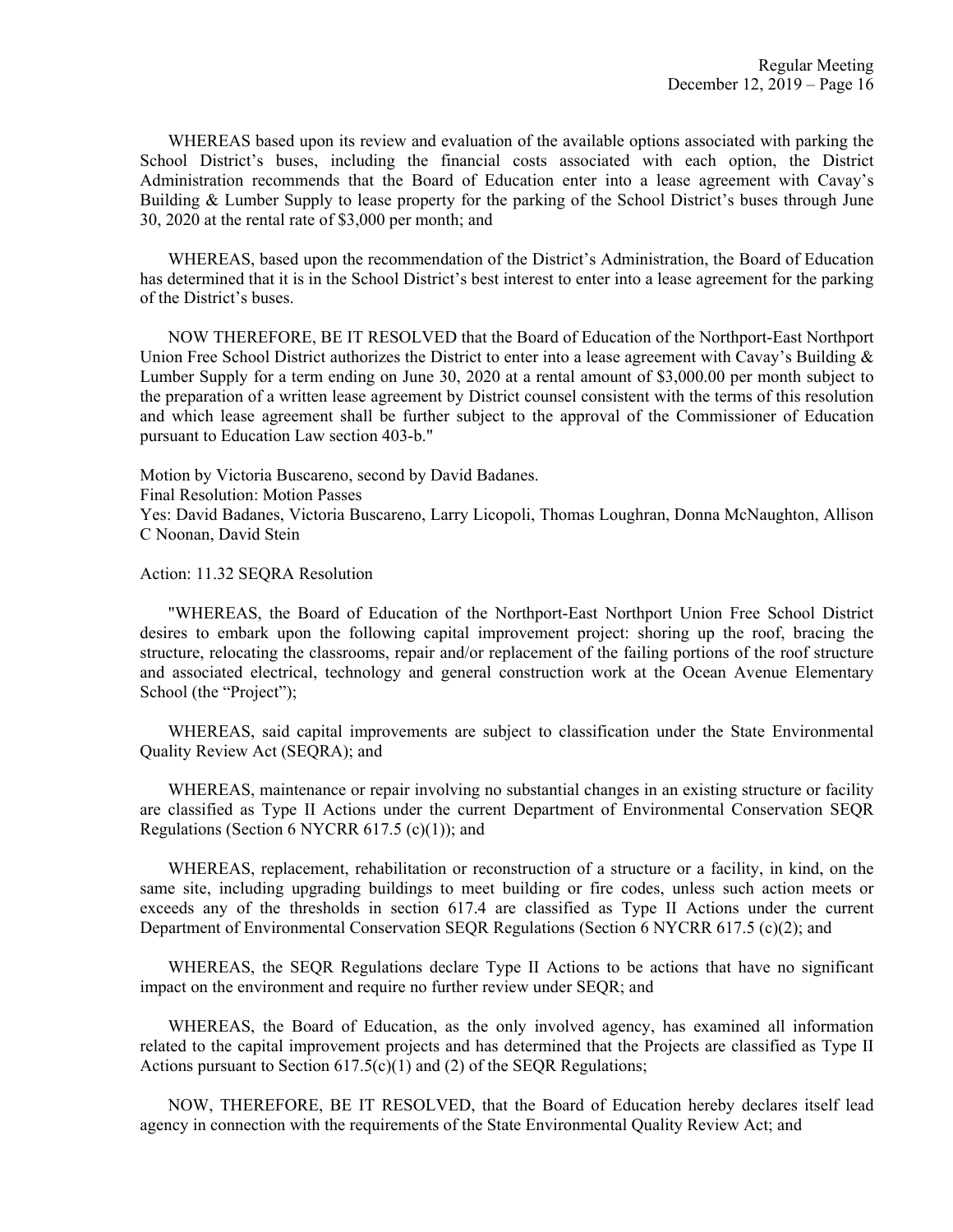BE IT FURTHER RESOLVED, that the Board of Education hereby declares that the Projects are Type II Actions, which require no further review under SEQR; and

BE IT FURTHER RESOLVED, that the Board of Education hereby shall forward an official copy of this Resolution to the New York State Education Department together with a copy of the correspondence from the New York State Office of Parks, Recreation and Historic Preservation in connection with its request for approval of the listed project from the New York State Education Department."

Motion by Victoria Buscareno, second by David Badanes. Final Resolution: Motion Passes Yes: David Badanes, Victoria Buscareno, Larry Licopoli, Thomas Loughran, Donna McNaughton, Allison C Noonan, David Stein

Action: 11.33 Village of Northport Recommendation to approve the following resolution:

"WHEREAS, the Board of Education has determined that it will utilize the fueling facilities operated by the Village of Northport in connection with the fueling of its transportation and maintenance fleet; and

WHEREAS, the Village is willing to permit the School District to utilize said facilities;

NOW, THEREFORE, BE IT RESOLVED, that the Board of Education hereby authorizes the School District to enter into an inter-municipal cooperation agreement with the Village of Northport for said purpose subject to review and approval of the inter-municipal agreement by counsel for the School District."

Motion by Victoria Buscareno, second by David Badanes. Final Resolution: Motion Passes Yes: David Badanes, Victoria Buscareno, Larry Licopoli, Thomas Loughran, Donna McNaughton, Allison C Noonan, David Stein

# **12. SUPERINTENDENT'S REPORT - FOR INFORMATION ONLY**

Information: 12.01 UTN PDC

Information: 12.02 Budget Transfers for the period October 31, 2019 through December 5, 2019 - As per Board Policy #6150 all transfers between salary codes up to \$25,000 and transfers between all other codes up to \$10,000 are to be reported to the Board of Education as an information item

Information: 12.03 Schedule H - Use of Facilities

#### **13. UNFINISHED BUSINESS**

#### **14. NEW BUSINESS**

Vice President Noonan requested that the Board consider writing a letter regarding the HPV and flu vaccine bills. The Board had questions regarding the bills and asked to get the answers before writing a letter. Mr. Banzer will look into the questions.

**15. ADJOURNMENT** - Board policy requires adjournment by 10:30 pm, unless meeting is extended by vote.

Information: 15.01 Upcoming Meetings